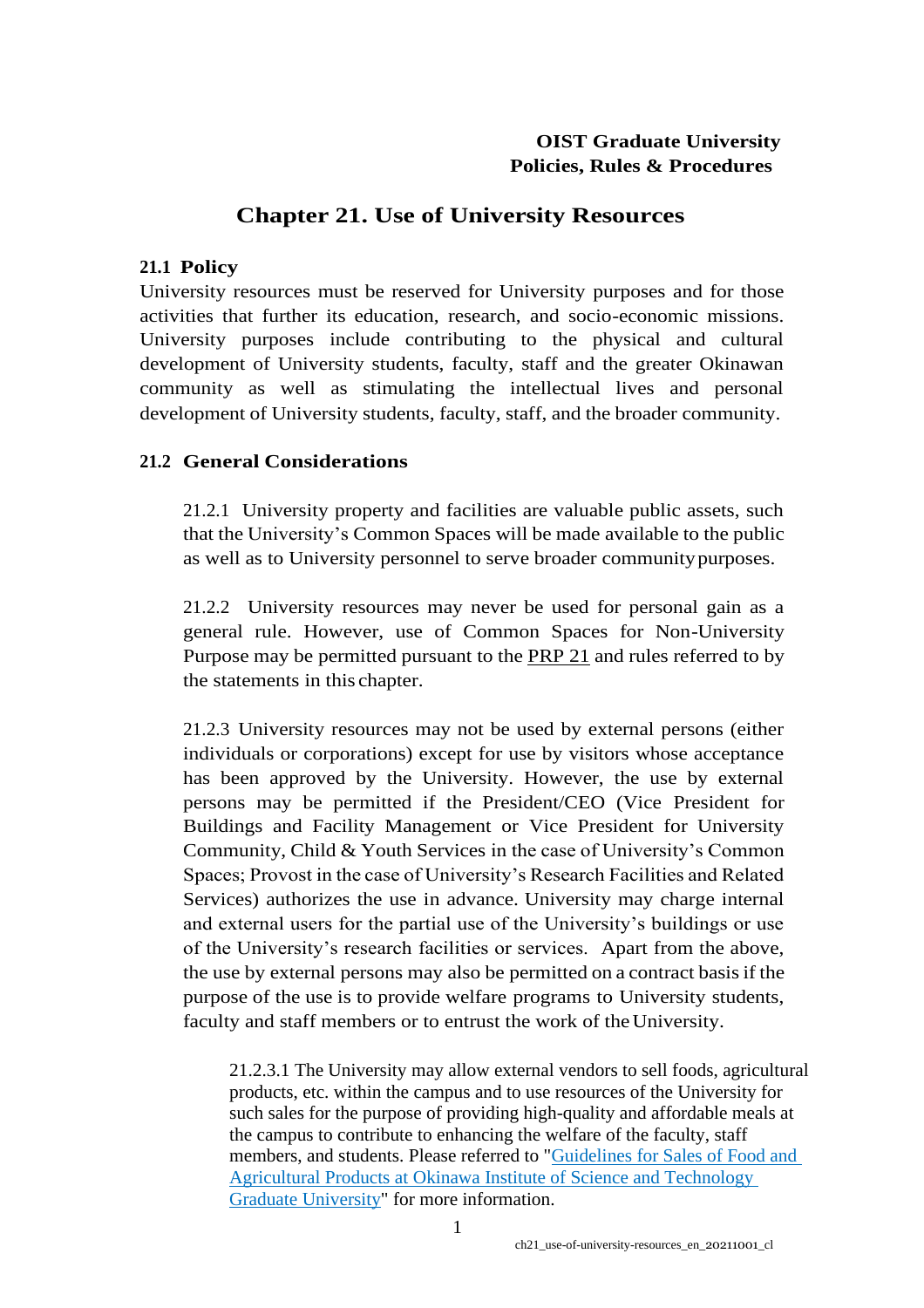21.2.3.2 The procedures and usage charges for a partial use of the University's buildings are stipulated separately.

21.2.3.3 The procedures and usage charges for a use of research facilities or services are stipulated in [OIST Graduate University Rules for External Use of](https://groups.oist.jp/external-use/rules-external-users-research-facilities-and-services)  [Research Facilities, Equipment and Services.](https://groups.oist.jp/external-use/rules-external-users-research-facilities-and-services)

#### **21.3 Rules**

#### **21.3.1 Buildings, Facilities, Land**

The University is required to maximize the efficient and effective use of University property and facilities in order to provide appropriate, high quality, sustainable and sufficient space and infrastructure for University purposes and programs. See also [Chapter 10, Land, Buildings and](https://www.oist.jp/policy-library/10) [Facilities.](https://www.oist.jp/policy-library/10)

21.3.1.1 Use of Common Spaces for Non-University Purposes.

The University wishes to be a venue for activities of local communities, staff, students, and their friends and family members. The University will make available Common Spaces for artistic activities, cultural clubs, and other purposes not related to University operations. Such use must be made through and coordinated with the Director of Recreation Services under the Vice President for University Community, Child & Youth Services to ensure there is no conflict with scheduled University activities and obtain permission for use. With regard to use of University Common Spaces, the University's requirements have priority and take precedence.

21.3.1.1.1 The University's Common Spacesare:

On the Main Campus

- -Café (Outside operating hours)
- -Restaurant Space (Outside operation hours)
- -Center Court
- -Main Entrance Gallery
- -Meeting and Seminar rooms:
	- Sydney Brenner Lecture Theater (Seminar room B250)
	- Seminar room C209
	- Seminar room C210
	- Seminar room C700

-Conference Center:

- Auditorium
- Meeting room 1
- Meeting room 2
- Meeting room 3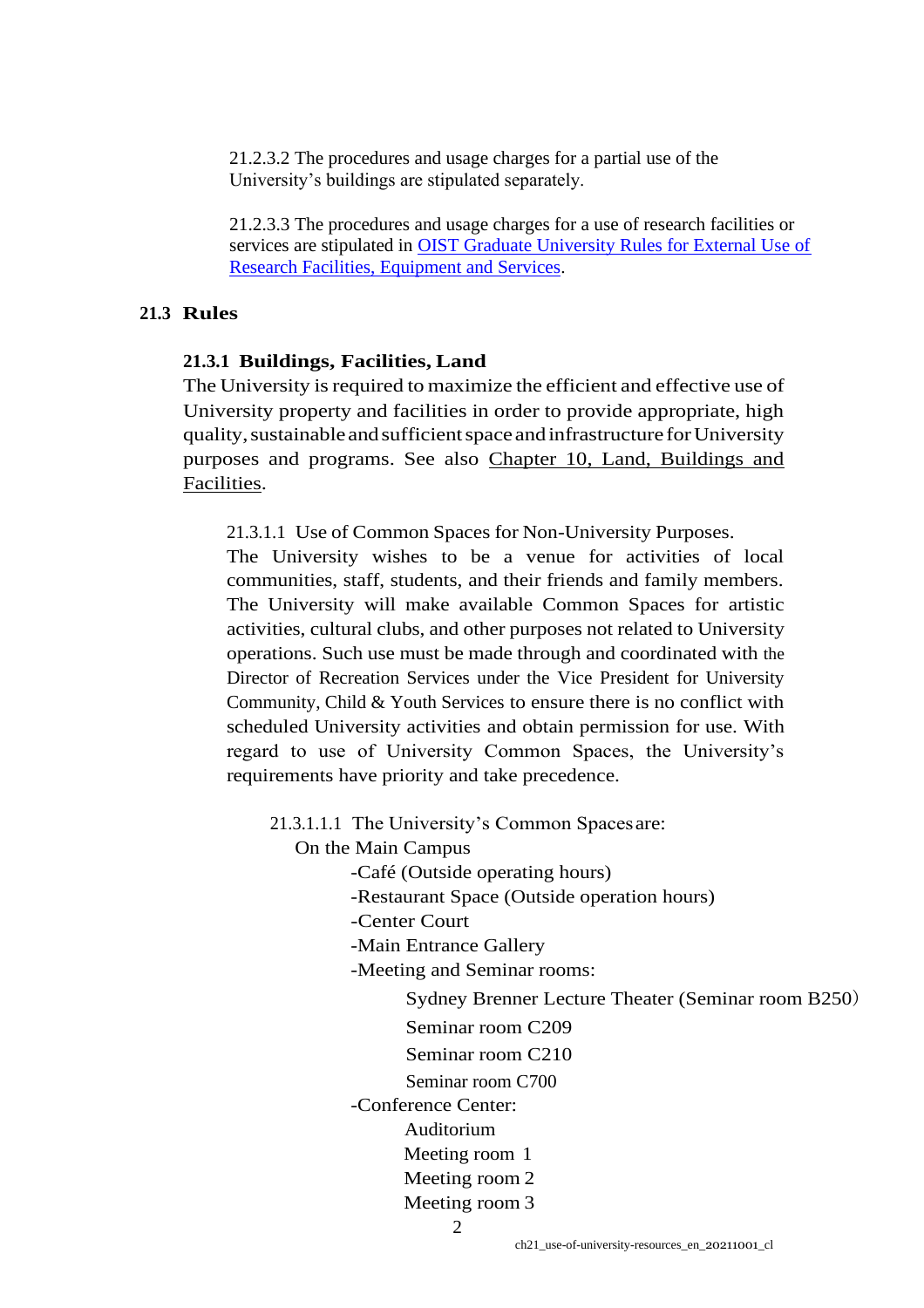Meeting room 4 At Seaside House -Chura Hall -Meeting and Seminar rooms: Seminar room Meeting room 1 Meeting room 2 -Seaside Deck -Lobby and Patio (1F) -Seaside Lounge At the Village Center -Meeting Room Village Center -Meeting Room Ocean View

> 21.3.1.1.1.1 Usage of Seminar Room C209 Regarding the use of Seminar Room C209, priority to book C209 will be given to Office of the President for VIP meetings.

21.3.1.1.2 Use of University Common Spaces, and of other areas as may be determined on a case-by-case basis, for non-University purposes may be permitted under the following conditions:

> 21.3.1.1.2.1 The Common Space or other area (Chapter 21.4.1.4) is available and not being used for a University purpose or program; and

> 21.3.1.1.2.2 Reservations have been made and an agreement regarding use has been developed (Chapter [21.5.1\)](https://www.oist.jp/policy-library/21.5.1) between the University and the individual or non-University entity.

21.3.1.1.3 Restrictions on Use

- Smoking is permitted only at a designated smoking area near the Central Control Room.
- Posters, flyers and other such materials must only be placed on the noticeboards provided. No such materials may be attached to walls, doors, windows or any other part of the buildings, including the elevators.
- Waste must be disposed of in designated boxes in the appropriate manner.
- Alteration to the facilities, equipment, furnishings, etc. is not permitted unless authorized in writing in advance.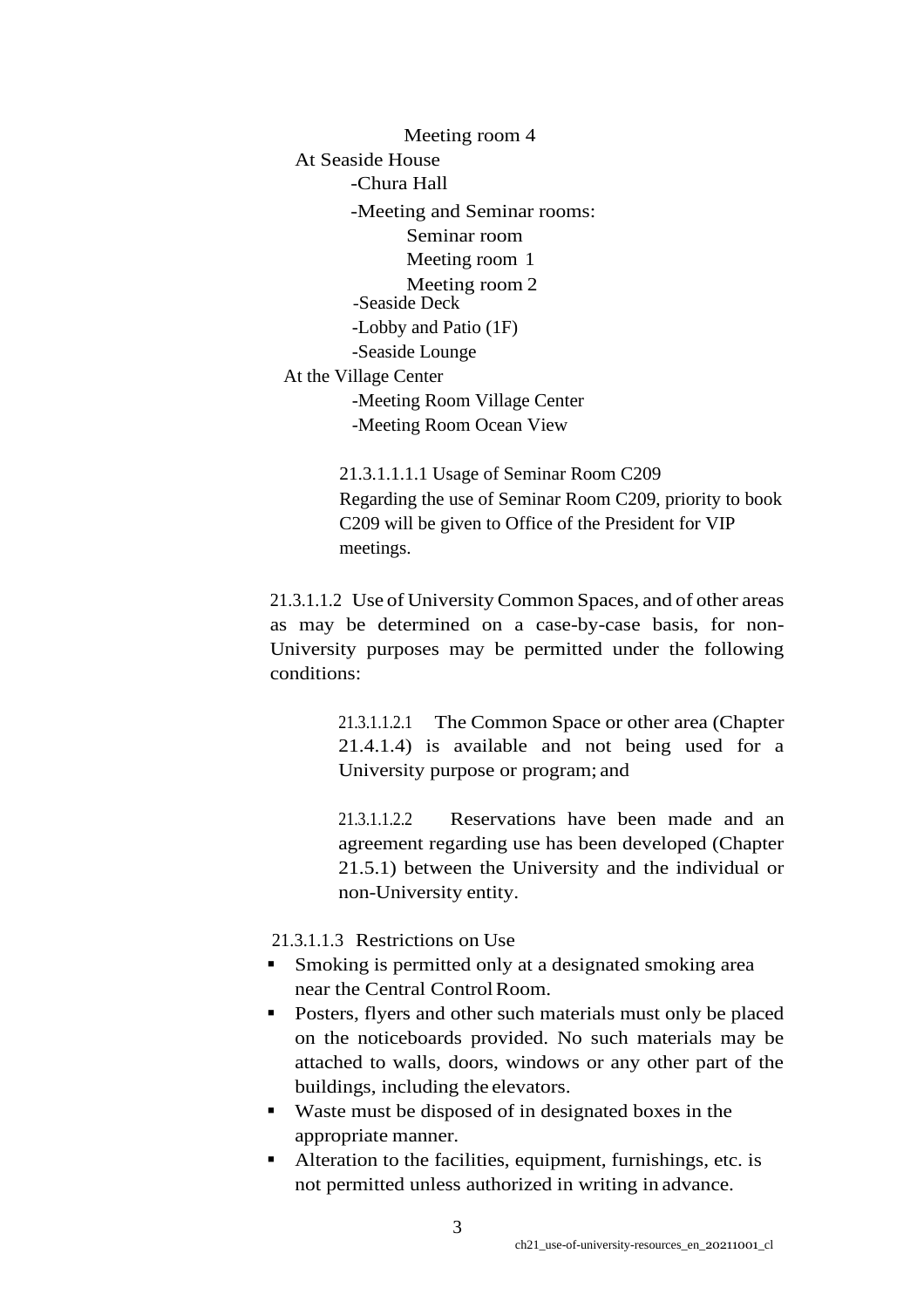- facilities must be returned to their original condition after use.
- Users will be liable for any damage or loss caused by their use.
	- The contact person  $[\text{link: } 21.4.1]$  will be held responsible for all damage orloss

21.3.1.1.4 Prohibited uses and activities

- Commercial use or for-profit activities (this does not include fundraising such as bake sales and rummage sales by voluntary non-profit groups andassociations)
- Political activities
- Uses that are offensive to public order and morals
- Uses that may disturb or interfere with University activities (noise, vibrations, and the like)

21.3.1.1.5 Permission to use Common Spaces may be revoked by the University at any time, up to and including the date of the reserved use.

### 21.3.1.2 Accommodation

Please refer to the following procedures regarding the rules for accommodations of the university.

- [Accommodation Procedure for Short-term Lodging in Campus](https://www.oist.jp/sites/default/files/img/prp/Accomodation_Procedure_for_Long_Stay_Lodging_on_Campus_Housing_2019%E5%B9%B47%E6%9C%8823%E6%97%A5%E6%94%B9%E8%A8%82_0.pdf)  [Housing \[link\]](https://www.oist.jp/sites/default/files/img/prp/Accomodation_Procedure_for_Long_Stay_Lodging_on_Campus_Housing_2019%E5%B9%B47%E6%9C%8823%E6%97%A5%E6%94%B9%E8%A8%82_0.pdf)

## **21.3.2 Equipment, Information Technology, Shops and Services**

The education and research operations of the University involve machinery and machine shops, a vast assortment of research tools and scientific equipment, cranes and hoists, as well as workshops, work benches, and assorted hand tools. In addition to this hardware, the University utilizes computers, networks and electronic information systems as well as copiers and other peripherals, facsimile machines and other office equipment. All of these resources are essential to the University's [mission.](https://www.oist.jp/policy-library/1.2) All of these resources are reserved for University purposes and business, and are to be used and managed responsibly to ensure their integrity, security, and availability for appropriate educational and business activities. All authorized users of these resources are required to use them in an effective, efficient, safe [link: [13\]](https://www.oist.jp/policy-library/13) and responsible manner.

The University grants members of the University community shared access to these resources in support of accomplishing the University's mission. Incidental personal use is permitted if reasonable in light of the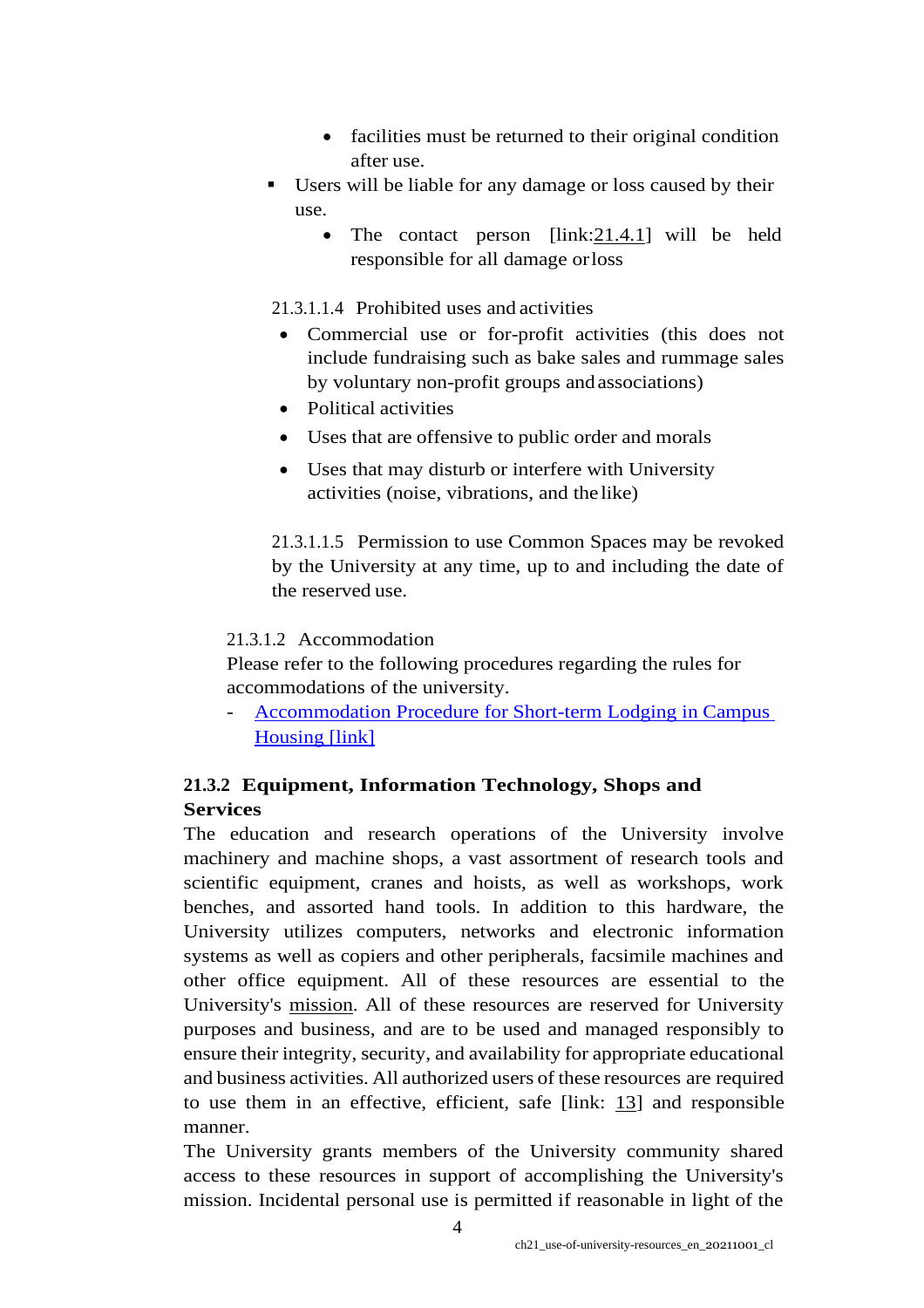user's duties and responsibilities. In no case may University equipment or services be used for private inurement or other personal gain. Use of University computing to store personal data, information, or messages is not permitted.

### **21.3.3 University Vehicles**

Faculty, staff, students and persons who are invited by the University and whose use of vehicle is approved by the University may use University owned, leased or rented vehicles only for University business University Vehicles must be operated and driven in a safe and responsible manner, with awareness that the user is acting as a representative of the University. Smoking is not allowed in University Vehicles. Violation of Laws and Regulations of Japan such as unsafe driving may result in withdrawal of the privilege of driving University Vehicles, in addition to other disciplinary action, up to and including termination of employment. All accidents, faults, and thefts (hereinafter referred as "accidents, etc.") involving University Vehicle, as well as all violation of Laws and Regulations of Japan while driving University vehicles, must be formally reported in accordance with the rules determined by the Vice President for

Buildings and FacilitiesManagement.

21.3.3.1 Criteria for Permitting Use of University Vehicle. Authorization to use a University Vehicle may be granted by the Facility Management Section only if the applicant has a current, valid driver's license recognized in Japan, and the applicant states a University purpose justifying such use. Please refer to the rules determined by the Vice President for Buildings and Facilities Management.

21.3.3.1.1 (Deletion)

### 21.3.4 Personal Vehicle

21.3.4.1 Use of a Personal or Other Private Vehicle for University Business

The University may authorize drivers to use a personal or other private vehicle (hereinafter referred to as "Private Vehicle" which means automobile and motorized bicycle, except for University Vehicles, owned by Employees and Students) for official University business. Employees who are authorized drivers will be reimbursed by the University for University business related expenses provided the following conditions aremet:

21.3.4.1.1 The driver must be prepared to provide proof of personal automobile insurance for the Private Vehicles.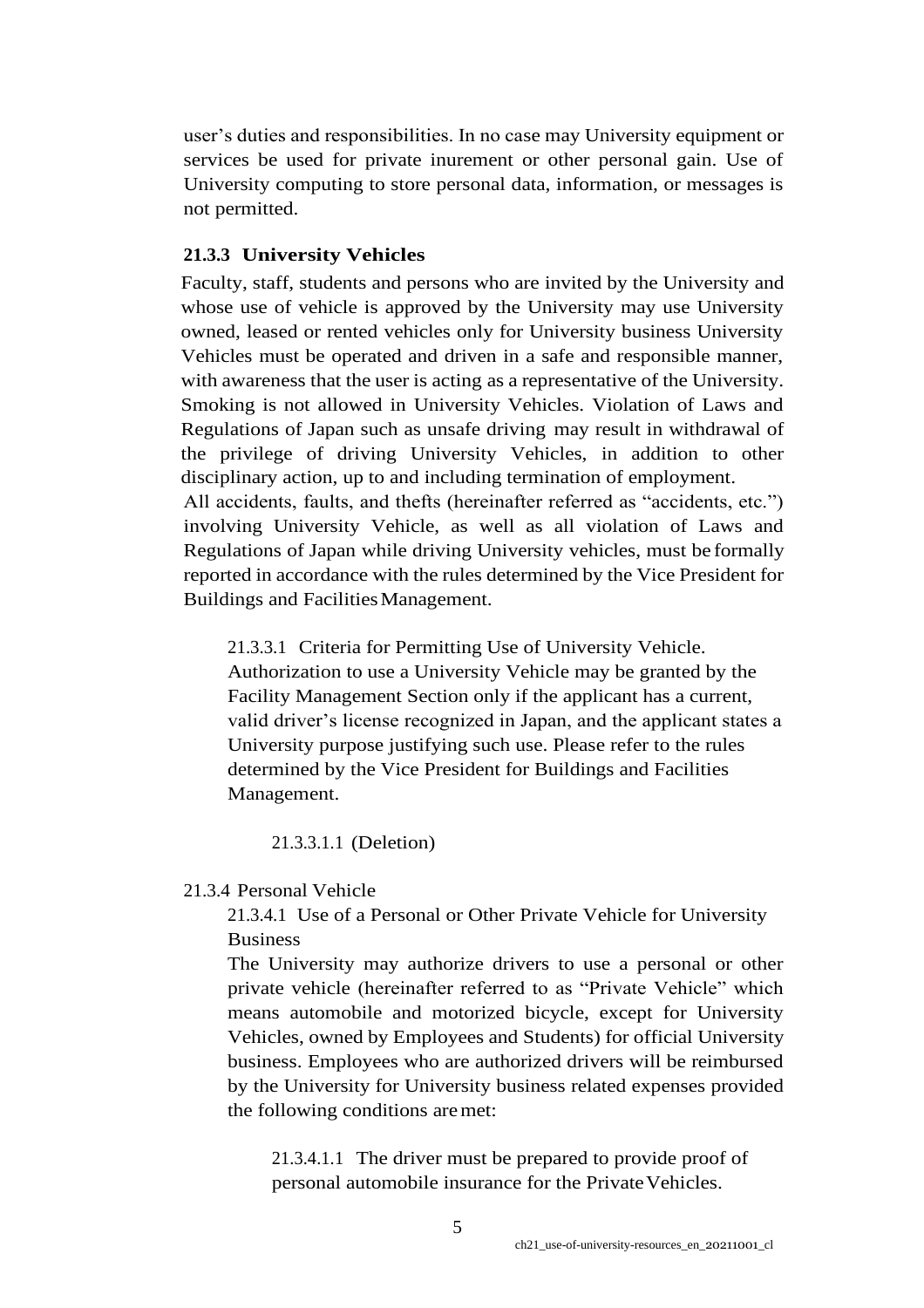21.3.4.1.2 The Private Vehicle's personal automobile insurance provides primary insurance asfollows:

1) Body injury liability insurance: unlimited

2) Property damage liability insurance: unlimited

21.3.4.1.3 In cases where that the personal automobile insurance will not compensate for damages incurred, the driver is responsible for the cost of the damages.

21.3.4.1.4 An OIST accident report must be filed if there are personal injuries inflicted on anyone involved in the accident

or if non-driver's property is damaged. The form of this report will be determined by the Vice President for Buildings and Facilities Management.

21.3.4.2 Use of Personal Vehicle for University commuting The University may authorize drivers to use a Private Vehicle for official University commuting provided the following conditions are met:

21.3.4.2.1 The driver must be prepared to provide proof of personal automobile insurance for the Private Vehicle.

21.3.4.2.2 The Private Vehicle's personal automobile insurance provides primary insurance asfollows:

- 1) Body injury liability insurance: unlimited
- 2) Property damage liability insurance: unlimited

21.3.4.2.3 In cases where the personal automobile insurance will not compensate for damages incurred, the driver is responsible for the cost of the damages.

21.3.4.2.4 An OIST accident report must be filed if there are personal injuries inflicted on anyone involved in the accident or if non-driver's property is damaged. The form of this report will be determined by the Vice President for Buildings and Facilities Management.

21.3.4.2.5 Beyond what is prescribed in the preceding paragraph, necessary matters regarding conditions and operation of Private Vehicles, please refer to the rules determined by the Vice President for Building and Facilities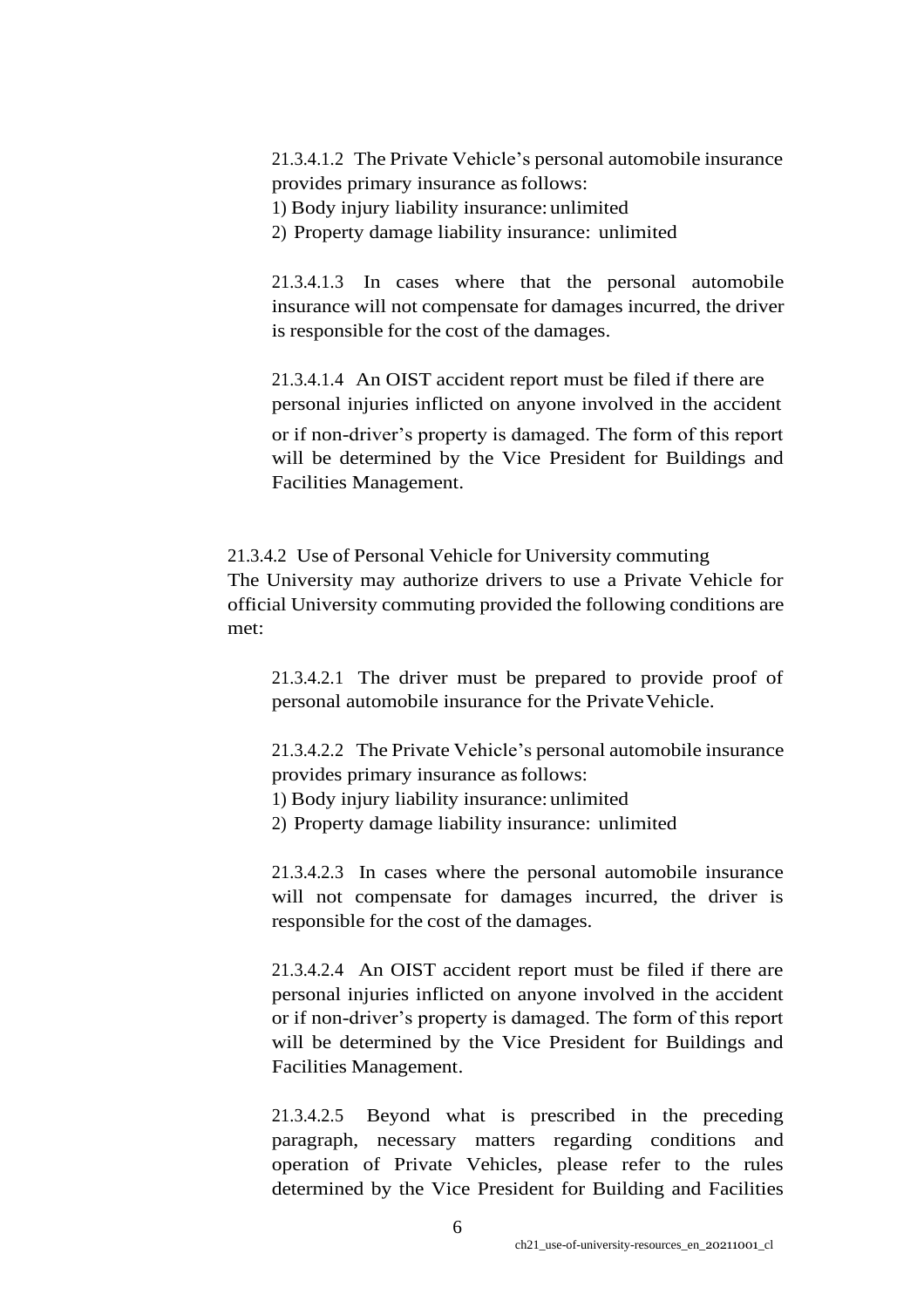Management.

## **21.3.5 Personal Long-Distance TelephoneCalls**

University telephones (landlines and cell phones) may not be used for personal long distance calls, unless charged to an individual's residential telephone or personal credit card. In addition, charges for personal calls from an off-campus phone through the operator to any University number or credit card are not allowed.

The IT Division is responsible for monitoring the charges being made to University phones. If any person causes an improper charge, the University will collect the amount and deposit it in the account from which

the bill is to be paid. The supervisor, manager or the Dean of the Graduate School (for students) is expected to take appropriate action to see that the infraction is not repeated.

## **21.3.6 University Inter Office Courier, External Mail and Related Services**

University mail, courier, and printing/copying services may not be used by employees and students for personal mail, copying, printing or related services.

### **21.3.7 Gymnasium**

A Gymnasium facility has been established for use by Students of the University. This gymnasium can be used by the University's faculty and staff as well as family members in the same household to promote health, in exchange for a stipulated fee. For details, please refer to "Rules for use of the OIST Graduate University Gymnasium" [link].

## **21.4 Responsibilities.**

### **21.4.1 Persons Seeking to Use University Resources**

Persons seeking to use University buildings and facilities must make reservations and obtain any other approvals (Chapter [21.5.1\)](https://www.oist.jp/policy-library/21.5.1).

21.4.1.1 The President or delegate shall maintain administrative policies and procedures to implement this policy, define permissible uses, set contracting guidelines, ensure appropriate property and facility management, and establish scheduling priority of University property and facility use.

21.4.1.2 Personnel responsible for making reservations for university-related purposes must reserve the venue via the University's [room reservation system.](https://oist.service-now.com/sp?id=kb_article_view&sysparm_article=KB0011742&sys_kb_id=efdfe8b41b74541042f1ece9bc4bcb48)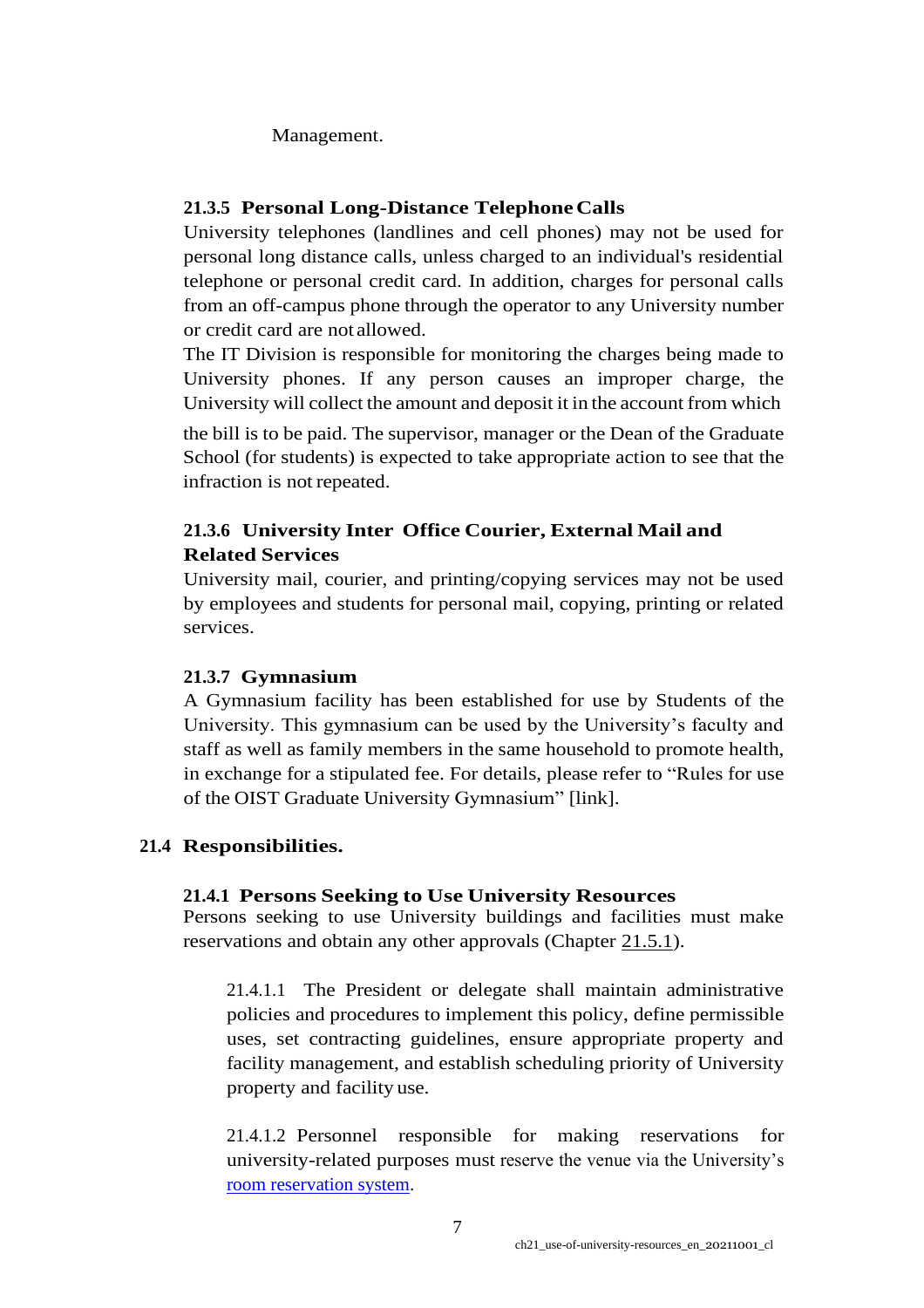21.4.1.3 Personnel responsible for making reservations for non-university purposes must seek permission from the Director of Recreation Services under the Vice President for University Community, Child & Youth Services prior to booking.

21.4.1.4 The Vice President for University Community, Child & Youth Services is authorized to determine, on a case-by-case basis, whether requested use of areas other than Common Spaces for a non- University purpose may be permitted.

21.4.1.5 As for the External Use of Research Facilities and Services, instructions on the necessary procedure must be obtained from Research Finance team in Office of the Provost.

### **21.4.2 Prospective Drivers**

University Vehicle drivers must have a valid, current driver's license recognized in Japan.

### **21.4.3 PersonsSeeking toLease/RentVehiclesforUniversity business**

Personsseekingtolease/rentvehiclesforUniversitybusinessmustobtain approval of the division/unit to which he/she belongs; if the applicant is also seeking to operate such vehicles, she/he must have a valid current driver's license recognized in Japan.

### **21.4.4 Authorizers of University Vehicle Use**

The Facility Management Section must authorize use of University Vehicles in writing and must ensure that applicants for use of University Vehicles have a current valid driver's license recognized in Japan.

#### **21.4.5 Drivers of University Vehicles**

Drivers of University Vehicles and Drivers of Private Vehicles for University business must operate those vehicles responsibly, safely, and in compliance with all Japanese laws, the PRP, and the rules determined by the Vice President for Buildings and Facilities Management applicable to the operation of motor vehicles.

21.4.6 **(**Deletion)

#### **21.4.7 IT Division**

The IT Division must maintain records of use of telephone and computer and report to the user's supervisors (or the Dean of the Graduate School for students) any instances unusual or inappropriate use.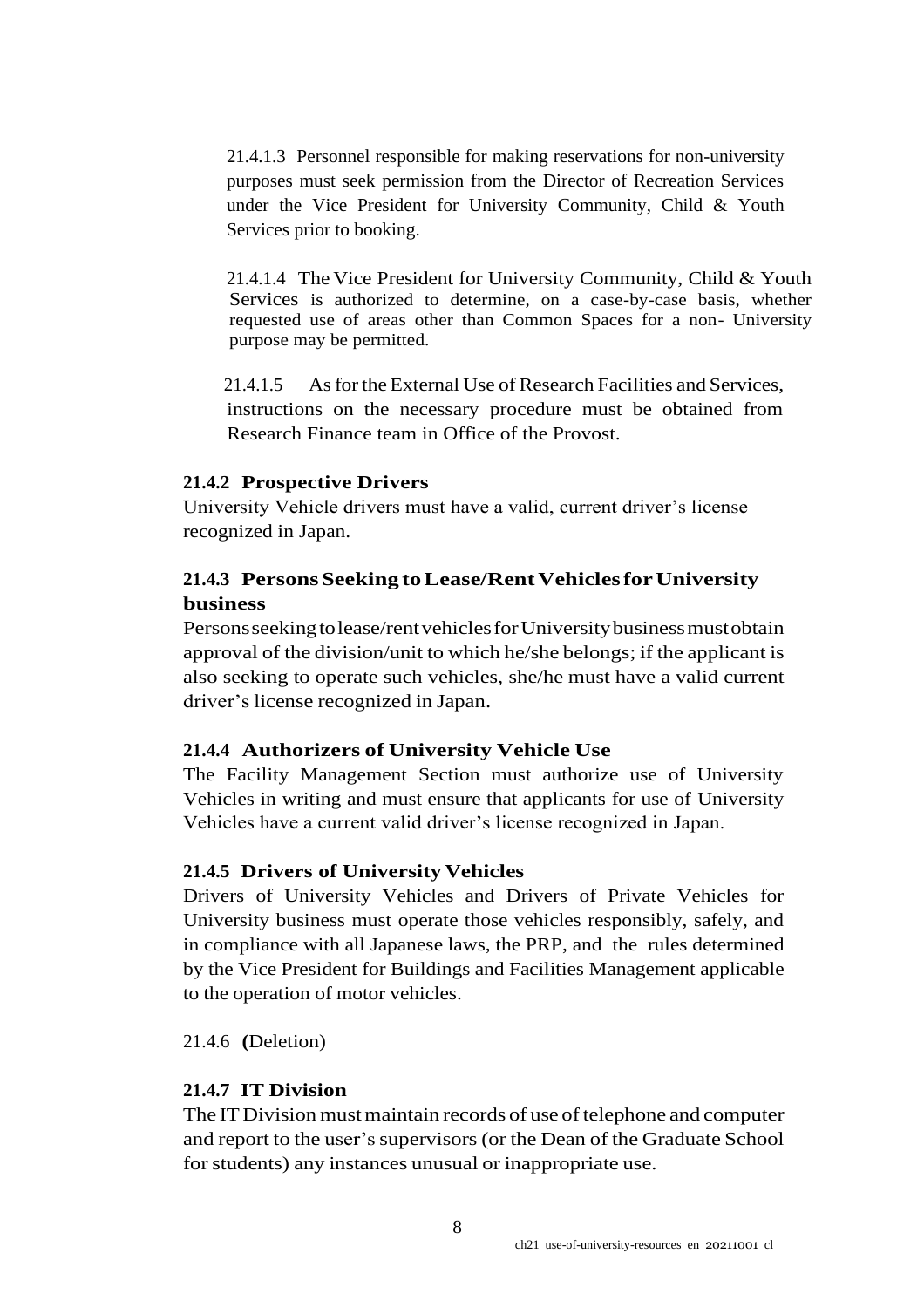### **21.5 Procedures**

### **21.5.1 Reserving Use of University Common Space**

Reservations must be made at least 5 working days prior to the desired day of use by using the University'sroom [reservation](https://oist.service-now.com/sp?id=kb_article_view&sysparm_article=KB0011742&sys_kb_id=efdfe8b41b74541042f1ece9bc4bcb48) system. Note: Regarding the use of Seminar Room C209, priority to book C209 will be given to Office of the President for VIP meetings.

### **21.5.2 Authorization to operate a UniversityVehicle**

To obtain authorization to operate a University Vehicle, complete and submit a Form in accordance with the rules determined by the Vice President for Buildings and Facilities Management.

## **21.5.3 Response to Accidents, etc. while using University Vehicles**

21.5.3.1 Procedures for Responding to Accidents,Etc.

In the case that you are involved with accidents, etc. when using University vehicles, please follow the procedures in the PRP and the rules determined by the Vice President for Buildings and Facilities Management.

The same shall apply when using Private Vehicles for University business.

### **21.5.4 Reservation for accommodations**

Please refer to the following procedures for reservation of accommodations.

- Accommodation Procedure for Short-term Lodging in Campus Housing [link:]

### **21.5.5 External Use of Research Facilities and Services**

PleaserefertoPRP4.16["](https://www.oist.jp/policy-library/4.16)ExternalUse of Research Facilities and Services" for procedures and other related matters.

 **21.5.6 Use of Shower Room, Kitchen area and other common Facilities** Please refer the ["OIST Common Facilities Procedures"](https://groups.oist.jp/sites/default/files/imce/u463/OIST%2BCommon%2BFacilities%2BUse%2BProcedures%2BOIST%2B%E5%85%B1%E7%94%A8%E6%96%BD%E8%A8%AD%E5%88%A9%E7%94%A8%E6%89%8B%E9%A0%86%E6%9B%B8_20201020_4.pdf) for use and management of Shower Room, Kitchen and other Common Facilities.

### **21.6 Forms**

21.6.1 **(**Deletion)

21.6.2 **(**Deletion)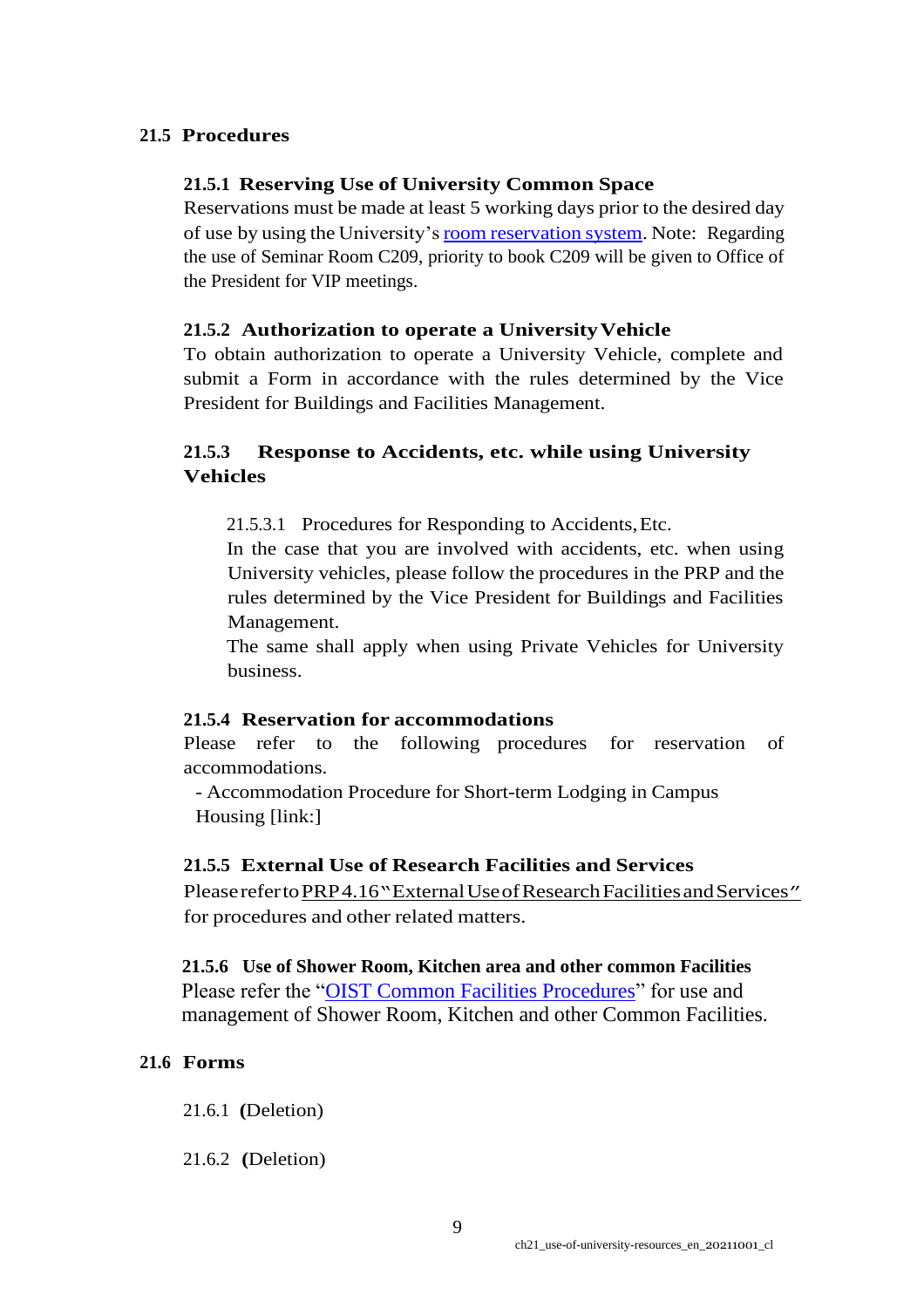### **21.7 Contacts**

### **21.7.1 Policy Owners**

Vice President for Buildings and Facility Management Vice President for University Community, Child & Youth Services Provost

### **21.7.2 Other Contacts**

Facility Management Section Conference and Workshop Section IT Division Accounting Section

### **21.8 Definitions**

### **21.8.1 University resources**

University resources includes all University property, buildings, facilities, and land, as well as the University's voice and data communications systems and devices, information technology and software, networking services, electronic communications forums, the University's equipment (including but not limited to vehicles, computers and peripherals, research tools and instruments, appliances, machinery, machine shops, and furniture), and the University's procurement tools, such as purchasing cards and petty cash.

Additionally, the time and effort of staff, students, and others carrying out transactions on behalf of the University are considered "University Resources."

#### **Supplementary Provisions**

This Chapter shall come into effect as from July 1, 2012.

### **Supplementary Provisions**

This Chapter shall come into effect as from February 7, 2013.

#### **Supplementary Provisions**

This Chapter shall come into effect as from March 1, 2013.

### **Supplementary Provisions**

This Chapter shall come into effect as from June 1, 2013.

### **Supplementary Provisions**

This Chapter shall come into effect as from October 1, 2013.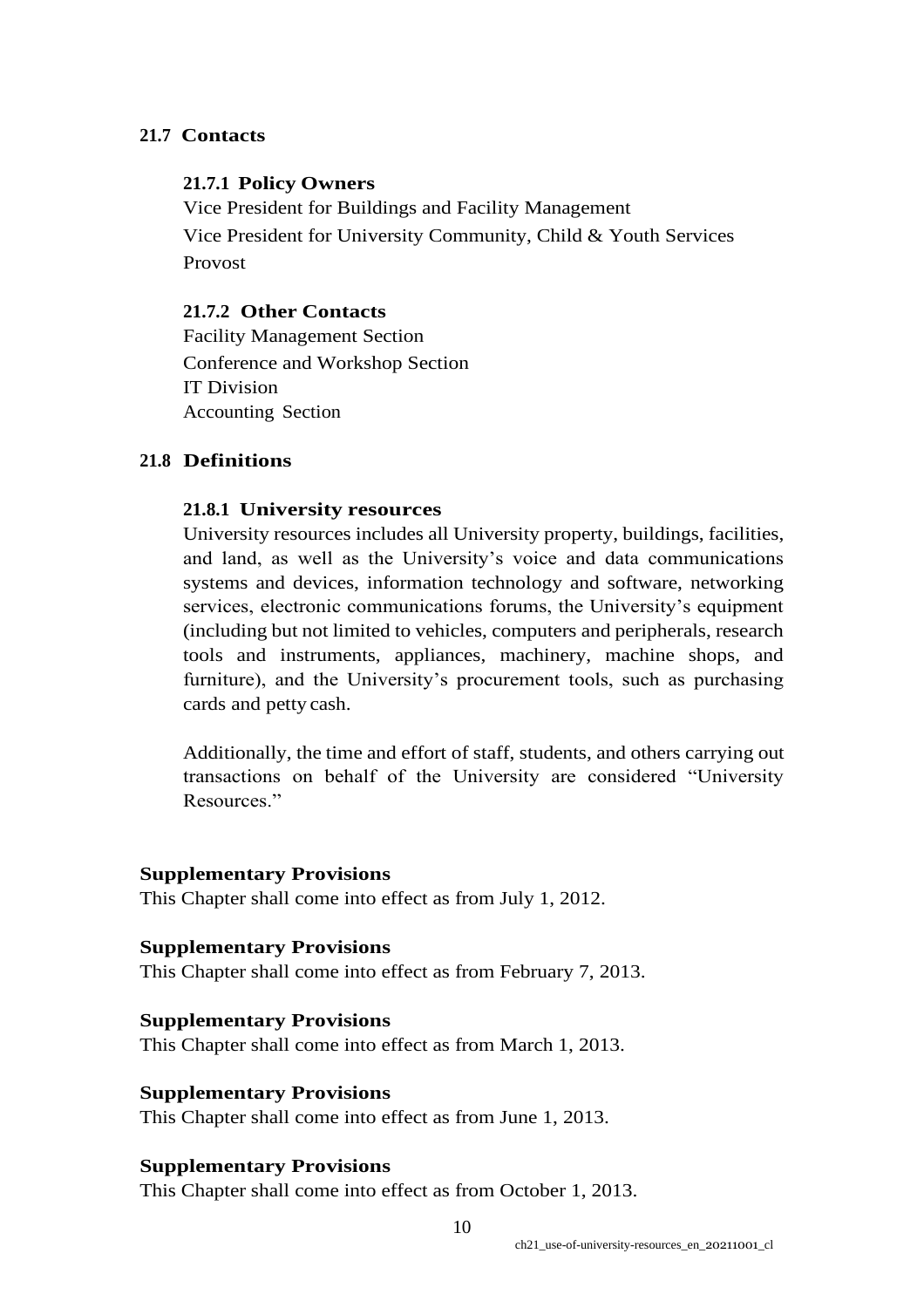### **Supplementary Provisions**

This Chapter shall come into effect as from August 1, 2014.

**Supplementary Provisions** This Chapter shall come into effect as from September 1, 2014.

**Supplementary Provisions** This Chapter shall come into effect as from April 1, 2015.

**Supplementary Provisions** This Chapter shall come into effect as from August 27, 2015.

**Supplementary Provisions** This Chapter shall come into effect as from September 1, 2017.

**Supplementary Provisions** This Chapter shall come into effect as from February 18, 2019.

**Supplementary Provisions** This Chapter shall come into effect as from April 1, 2019.

**Supplementary Provisions** This Chapter shall come into effect as from May 29, 2019.

### **Supplementary Provisions**

This Chapter shall come into effect as from August 27, 2019.

**Supplementary Provisions** This Chapter shall come into effect as from April 1, 2020.

**Supplementary Provisions** This Chapter shall come into effect as from June 12, 2020.

**Supplementary Provisions** This Chapter shall come into effect as from June 24, 2020.

**Supplementary Provisions** This Chapter shall come into effect as from August 28, 2020.

**Supplementary Provisions** This Chapter shall come into effect as from November 1, 2020.

**Supplementary Provisions** This Chapter shall come into effect as from December 1, 2020.